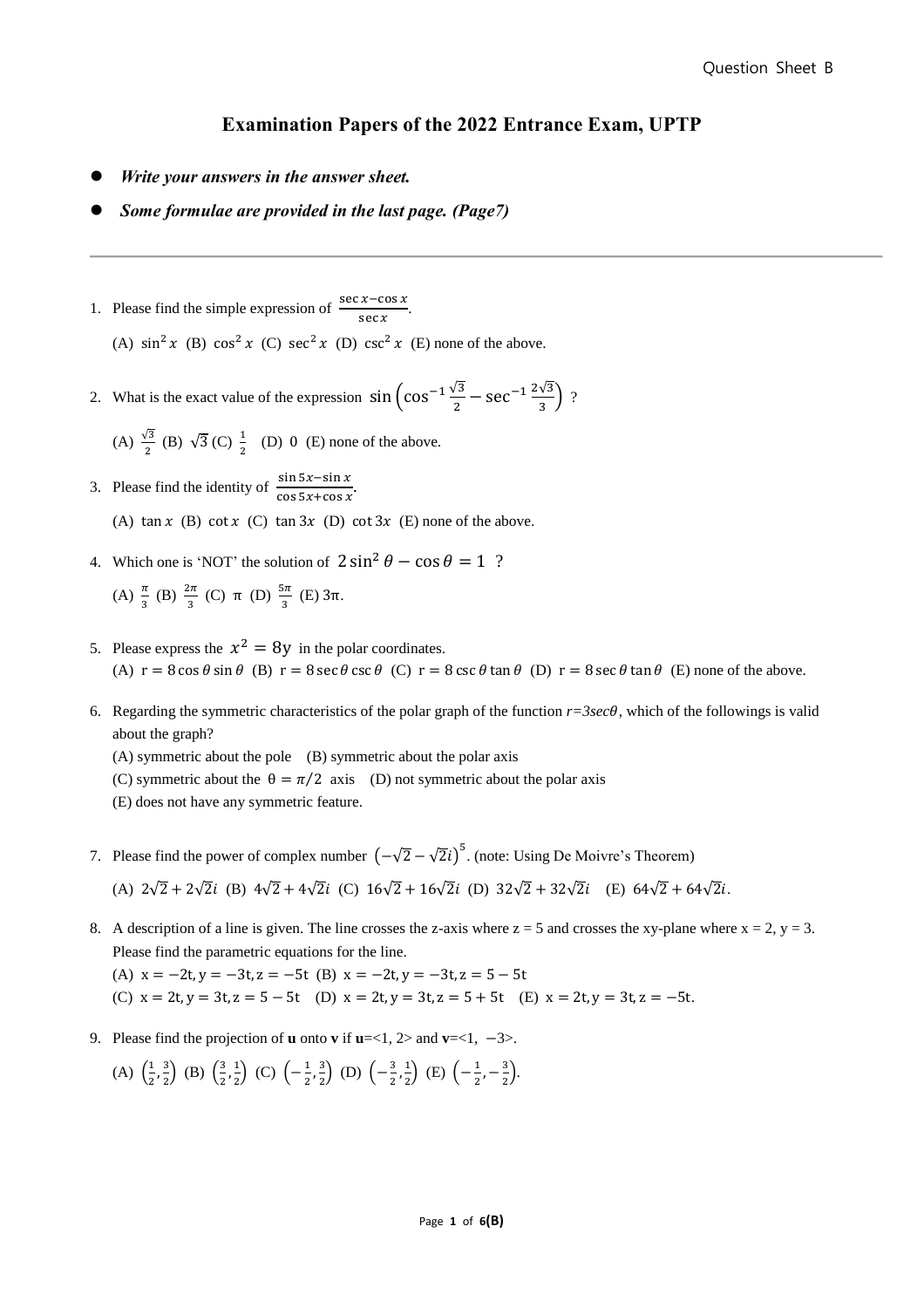10. A spherical buoy of radius 4 meters floats in a calm lake. 80 cm of the buoy are submerged. Place a coordinate system with the origin at the center of the sphere. Please find an equation of the circle formed at the waterline of the buoy.



(A) 
$$
x^2 + y^2 = 1.2^2
$$
 (B)  $x^2 + y^2 = 2.4^2$  (C)  $x^2 + y^2 = 3.6^2$  (D)  $x^2 + y^2 = 4.8^2$  (E)  $x^2 + y^2 = 5.6^2$ .

11. Please find the area of the triangle  $\Delta PQR$  with vertices  $P(1, 0, 2)$ ,  $Q(0, 2, 4)$  and  $R(1, 3, 5)$ .

(A) 
$$
\frac{\sqrt{2}}{2}
$$
 (B)  $\frac{\sqrt{3}}{2}$  (C)  $\frac{3\sqrt{2}}{2}$  (D)  $\frac{3\sqrt{3}}{2}$  (E)  $\frac{5\sqrt{2}}{2}$ .

12. A man flies a small airplane from Fargo to Bismarck, North Dakota - a distance of 120 km. Because he is flying into a headwind, the trip takes him 2h. On the way back, the wind is still blowing at the same speed, so the return trip takes only 1h and 12 min. Which of the following answer is correct?



- (A) Wind Speed =  $20 \text{ km/h}$  (B) Wind Speed =  $23.5 \text{ km/h}$  (C) Wind Speed =  $30 \text{ km/h}$
- (D) Airplane Speed = 40 km/h (E) Airplane Speed = 73.5 km/h.

13. Please find inverse matrix of  $\vert$ 2 4 1 −1 1 −1 1 4 0 ].  $(A)$ 4 −4 −5 1 1 −1 −5 4 6  $\mid$  (B)  $\mid$ 4 4 5 −1 1 −1 5 −4 −6  $\vert$  (C)  $\vert$ −4 −4 5 1 1 −1 5 4 −6  $|$  (D)  $|$ 4 −4 5 1 −1 −1 −5 4 −6 ] (E) No inverse matrix.

14. Use Cramer's Rule to solve the system of equations. Which answer is 'NOT' correct?

$$
\begin{cases}\n x - y + 2z = 0 \\
3x + y + z = 11 \\
-x + 2y - z = 0\n\end{cases}
$$

(A)  $|D| = 9$  (B)  $|D_x| = 33$  (C)  $|D_y| = -11$  (D)  $|D_z| = -11$  (E) none of the above.

15. A rational function can be expressed by partial fraction as shown below, which of the following answer is correct?

$$
r(x) = \frac{4x^2 + 8}{x^3 - 2x^2 - 8x} = \frac{A}{x} + \frac{B}{x+2} + \frac{C}{x-4}
$$

(A)  $(A, B, C) = (1, 2, 3)$  (B)  $(A, B, C) = (-1, -2, -3)$  (C)  $(A, B, C) = (-1, -2, 3)$  (D)  $(A, B, C) = (1, -2, -3)$ (E)  $(A, B, C) = (-1, 2, 3)$ .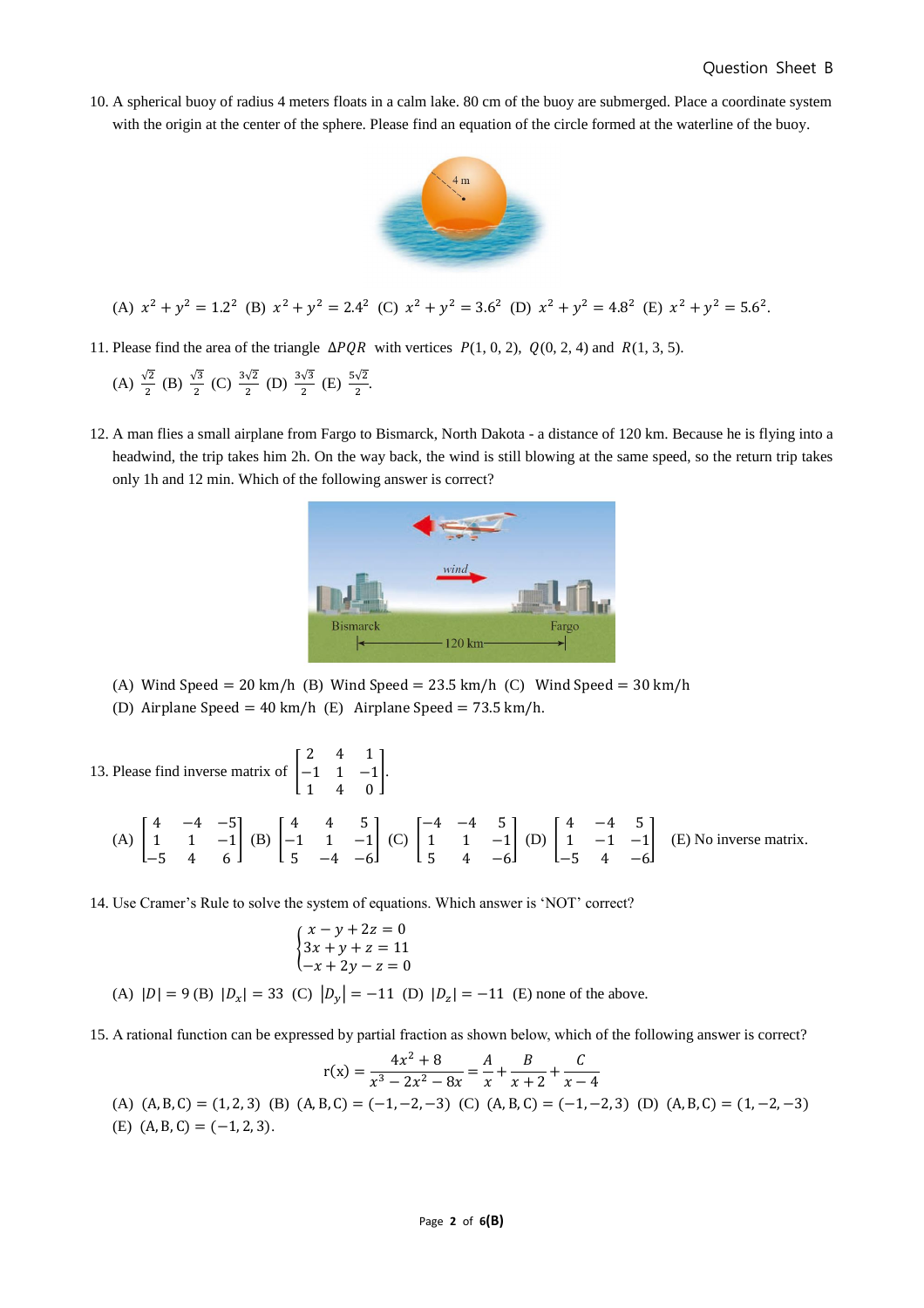16. A lamp with a parabolic reflector is shown in the figure below. The bulb is placed at the focus, and the focal diameter is 16 cm. Please find the diameter *d(C, D)* of the opening, 25 cm from the vertex in parabolic reflector.



(A) 10 (B) 20 (C) 40 (D) 60 (E) 80.

17. A "sunburst" window above a doorway is constructed in the shape of the top half of an ellipse, as shown in the figure below. The window is 60 cm tall at its highest point and 240 cm wide at the bottom. Find the height (*h*) of the window 80 cm from the center of the base.



(A)  $5\sqrt{5}$  (B)  $10\sqrt{5}$  (C)  $15\sqrt{5}$  (D)  $20\sqrt{5}$  (E) none of the above.

- 18. Which of the following equation is a hyperbolic equation?
	- (A)  $3x^2 + 4y^2 6x 24y + 39 = 0$  (B) $9x^2 y^2 + 18x + 6y = 0$
	- (C)  $4x^2 y^2 8x + 2y + 3 = 0$  (D)  $16x^2 9y^2 96x + 288 = 0$  (E) none of the above.
- 19. An architect designs a theater with 12 seats in the first row, 18 in the second, 24 in the third, and so on. If the theater is to have a seating capacity of 1380, how many rows must the architect use in his design? (A) 20 (B) 21 (C) 22 (D) 23 (E) none of the above.
- 20. Please find the sum 1  $\frac{1}{3} + \frac{2}{3^2}$  $rac{2}{3^2} + \frac{2^2}{3^3}$  $rac{2^2}{3^3} + \frac{2^3}{3^4}$  $\frac{2^3}{3^4} + \dots + \frac{2^9}{3^{10}}$ 3 10  $(A) \frac{18659}{18688}$  $\frac{18659}{19683}$  (B)  $\frac{19171}{19683}$ 19171 (C) 57001<br>19683 (C) 59049 57001 (D) 58025<br>59049 (D) 59049 59049 (E) 175099  $\frac{175099}{177147}$ .
- 21. A jeweler has five rings, each ring weighing 36 g, made of an alloy of 10% silver and 90% gold. She decides to melt down the rings and add enough silver to reduce the gold content to 75%. How much silver should she add? (A)32 g (B) 36 g (C) 40 g (D) 44 g (E) 48 g.
- 22. Find the center and radius R of an equation of the circle  $x^2 + y^2 2x 6y 15 = 0$ .  $(A)(-2, -6), R = 5 (B)(-1, -3), R = 5 (C)(1, -3), R = 5 (D)(-1, 3), R = 5 (E)(1, 3), R = 5.$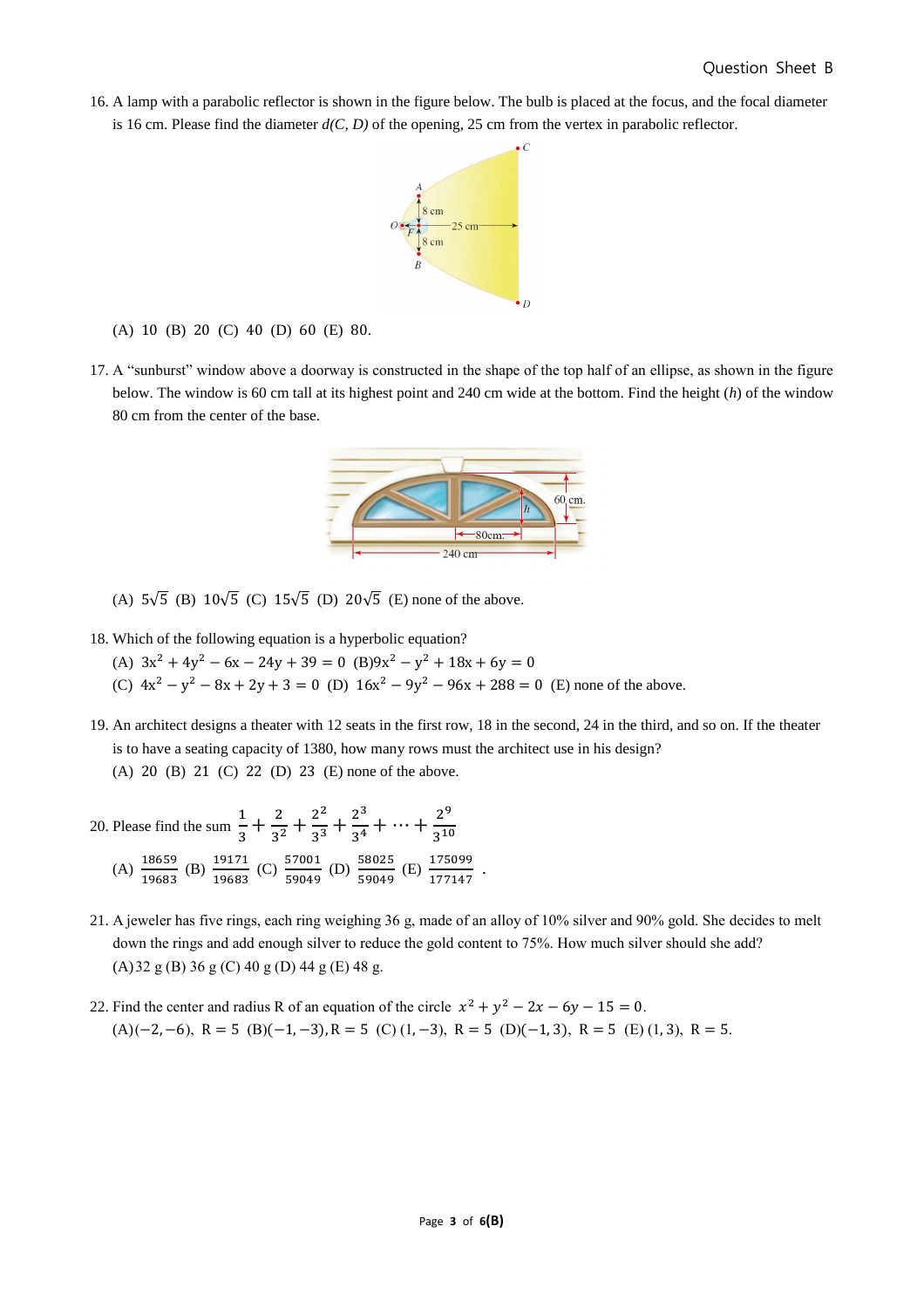23. Find an equation for the line tangent to the circle  $x^2 + y^2 = 169$  at the point (5, -12).



(A) 
$$
5x - 12y = 169
$$
 (B)  $5x - 12y = 144$  (C)  $12x - 5y = 169$  (D)  $12x - 5y = 144$  (E)  $5x + 12y = 169$ .

24. Boyle's Law states that when a sample of a gas is compressed at a constant temperature, the pressure of the gas is inversely proportional to the volume of the gas. Suppose the pressure of a sample of air that occupies  $0.20 \text{ m}^3$  at 25°C is 60 k Pa. If the sample expands to a volume of 0.5  $m<sup>3</sup>$ , find the new pressure.

(A)20 (B) 24 (C) 28 (D) 32 (E) 36 k Pa.

25. A function is given,

 $f(x) = 1 + 2x^2$ ;  $x = a, x = a + h$ . What is the average rate of change between the given values of the variable? (A)  $2a + 2h$  (B)  $2a + 4h$  (C)  $4a + 2h$  (D)  $4a + 4h$  (E) none of the above.

## 26. A function is given,  $y = 1 - 3(x - 3)^2$ ,

What are the indicated transformations of  $f(x) = x^2$  are applied to its graph in the given order?

- (A) shifted 3 units to the left, reflected in the x-axis and stretched by a factor of 3, and shifted upward 1 unit.
- (B) shifted 3 units to the right, reflected in the y-axis and stretched by a factor of 3, and shifted upward 1 unit.
- (C) shifted 3 units to the right, reflected in the x-axis and stretched by a factor of 3, and shifted downward 1 unit.
- (D) shifted 3 units to the right, reflected in the x-axis and stretched by a factor of 3, and shifted upward 1 unit.
- (E) none of the above.

27. A function is given,

$$
f(x) = \frac{3x + 2}{x - 2}
$$

What is the inverse function of  $f(x)$ ?

∙

(A) 
$$
f^{-1}(x) = \frac{3x+3}{x+2}
$$
 (B)  $f^{-1}(x) = \frac{3x-3}{-x+2}$  (C)  $f^{-1}(x) = \frac{2x-2}{x-2}$  (D)  $f^{-1}(x) = \frac{2x-2}{x+3}$  (E)  $f^{-1}(x) = \frac{2x+2}{x-3}$ 

28. The number of apples produced by each tree in an apple orchard depends on how densely the trees are planted. If **n** trees are planted on an acre of land, then each tree produce  $600 - 6n$  apples. The number of apples produced per acre is

$$
A(n) = n(600 - 6n).
$$

How many trees should be planted per acre to obtain maximum yield of apples?



(A)40 (B) 45 (C) 50 (D) 55 (E) 60.

29. A polynomial is given,  $p(x) = x^3 - 3x^2 - 4x$ . What are the zeros of the polynomial? (A) 0, -1, 4 (B) 0, 1, 4 (C) 0, -1, -4 (D) 0, 1, -4 (E) none of above.

Page **4** of **6(B)**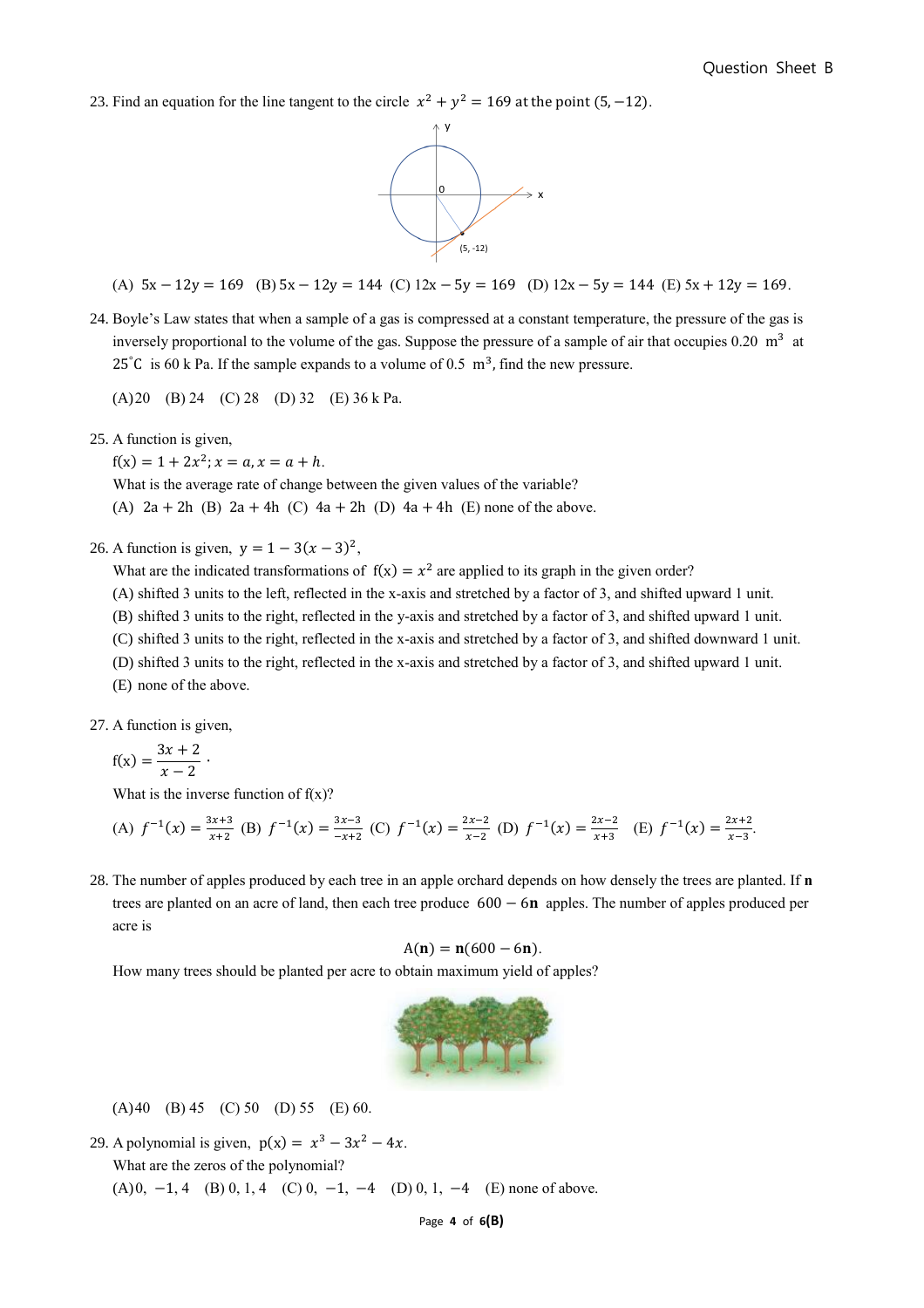- 30. Let  $P(x) = 2x^3 7x^2 + 8$ . Find the quotient Q(x) and remainder R(x) when P(x) is divided by  $x 3$ .  $(A)Q(x) = 2x^2 - x + 3$ ,  $R(x) = 1$  (B)  $Q(x) = 2x^2 + x - 3$ ,  $R(x) = -1$  (C)  $Q(x) = 2x^2 - x + 3$ ,  $R(x) = -1$ (D)  $Q(x) = 2x^2 - x - 3$ ,  $R(x) = 1$  (E)  $Q(x) = 2x^2 - x - 3$ ,  $R(x) = -1$ .
- 31. Find a polynormal of degree 3 and zeros 2 and  $1 + i$ .
	- (A)  $P(x) = x^3 4x^2 + 6x 4$  (B)  $P(x) = x^3 4x^2 6x + 4$  (C)  $P(x) = x^3 2x^2 + 4x 2$
	- (D)  $P(x) = x^3 2x^2 4x + 2$  (E)  $P(x) = x^3 2x^2 + 4x 1$ .
- 32. After simplification, the expression  $3 \ln x + \frac{1}{2}$  $\frac{1}{2}$ ln  $y - 3 \ln(y^2 + 1)$  can be reduced to

(A) 
$$
\ln(\frac{3x\sqrt{y}}{(y^2+1)^3})
$$
 (B)  $\log(\frac{3x\sqrt{y}}{(y^2+1)^3})$  (C)  $\ln(x^3\sqrt{y}-3(y^2+1))$  (D)  $\ln(\frac{x^3\sqrt{y}}{(y^2+1)^{1/3}})$  (E)  $\ln(\frac{x^3\sqrt{y}}{(y^2+1)^3})$ .

- 33. Solve the logarithmic equation  $4 + 2 \log(2x) = 10$ .  $x = ?$ (A) 50 (B) 100 (C) 500 (D) 1000 (E) 5000.
- 34. A car engine runs at a temperature of 92°C, when the engine is turned off, it cools according to Newton's Law of Cooling  $(T=T_s+D_0e^{-kt})$  with constant k=0.04, where the time is measured in minutes. How much time does it take for the engine to cool to 38°C if the surrounding temperature is 20°C. (A) 35min (B) 40min (C) 45min (D) 50min (E) 55min.
- 35. The decibel level B, measured in decibels (dB), is defined as  $B=10 \log (1/I_0)$ , where  $I_0$  is a reference sound intensity  $I_0 = 10^{-12} W/m^2$ . Find the intensity level of a jet engine at takeoff if the decibel level was measured at 130 dB. (A)  $I = 10^{-2} W/m^2$  (B)  $I = 10^{-1} W/m^2$  (C)  $I = 10^0 W/m^2$  (D)  $I = 10^1 W/m^2$  (E)  $I = 10^2 W/m^2$ .
- 36. Regarding the signs of the trigonometric functions, which one of the following descriptions is 'NOT' correct? (A) sin function is positive in quadrant II (B) sec function is negative in quadrant II (C) tan function is positive in quadrant III (D) tan function is negative in quadrant IV (E) none of the above.
- 37. The displacement of a mass suspended by a spring is modeled by the function  $y = 10 \sin 10\pi t$ , where y is measured in centimeters (cm) and t in seconds (sec). Which one of the following descriptions is 'NOT' correct?



- (A) amplitude is 10 cm (B) period is 0.5 sec (C) frequency is 5 cycles per second
- (D) the object is in simple harmonic motion (E) none of the above.